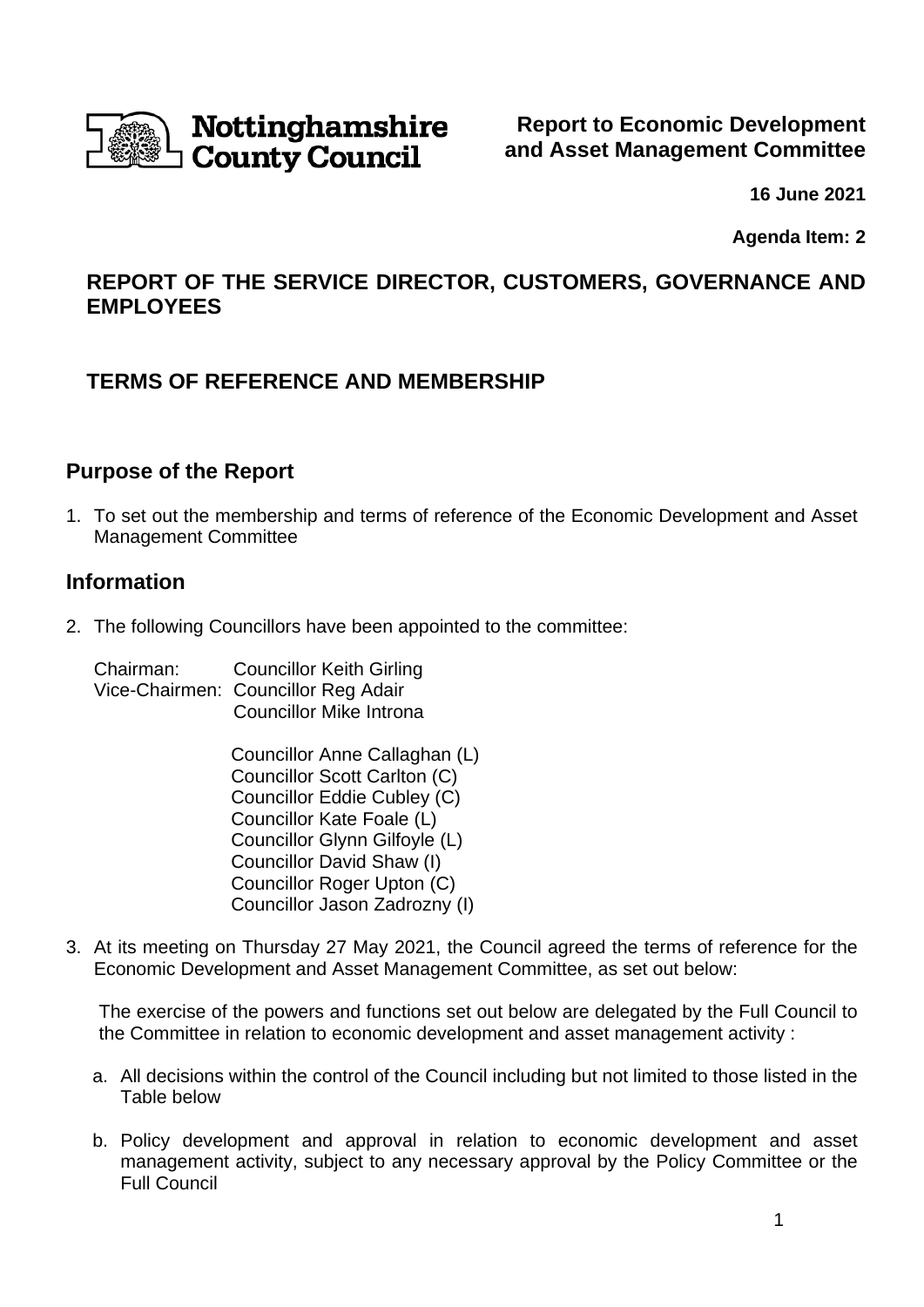- c. Review of performance in relation to the services provided on a regular basis
- d. Review of day to day operational decisions taken by officers
- e. Approval of consultation responses except for responses to day-to-day technical consultations which will be agreed with the Chairman and reported to the next available Committee following their submission.
- f. Approval of departmental staffing structures as required
- g. Approving all Councillor attendance at conferences, seminars and training events within the UK mainland for which a fee is payable including any expenditure incurred, within the remit of this Committee and to receive quarterly reports from Corporate Directors on departmental officer travel outside the UK within the remit of this Committee.

If any report comes within the remit of more than one committee, to avoid the report being discussed at several committees, the report will be presented and determined at the most appropriate committee. If this is not clear, then the report will be discussed and determined by the Policy Committee.

As part of the detailed work programme the Committee will receive reports on the exercise of powers delegated to Officers.

The Committee will be responsible for its own projects and may establish steering groups to consider projects. Where it considers it appropriate, projects will be considered by a crosscommittee project steering group that will report back to the most appropriate Committee.

| Table                                                                            |
|----------------------------------------------------------------------------------|
| Responsibility for economic recovery and renewal, including employment and       |
| skills, business support, visitor economy, infrastructure and place              |
| Responsibility for infrastructure and growth including strategic infrastructure, |
| Investing in Nottinghamshire and schools building                                |
| Responsibility for development and delivery of major infrastructure and physical |
| development programmes including highways schemes                                |
| Responsibility for Highways development control                                  |
| Responsibility for the County Council Developer Contributions Strategy and its   |
| delivery                                                                         |
| Responsibility for Strategic Asset Management including land and property, land  |
| promotion and disposals and leases, property design and construction and         |
| related consultancy services, energy and utilities and the asset management      |

## **Other Options Considered**

plan

4. None.